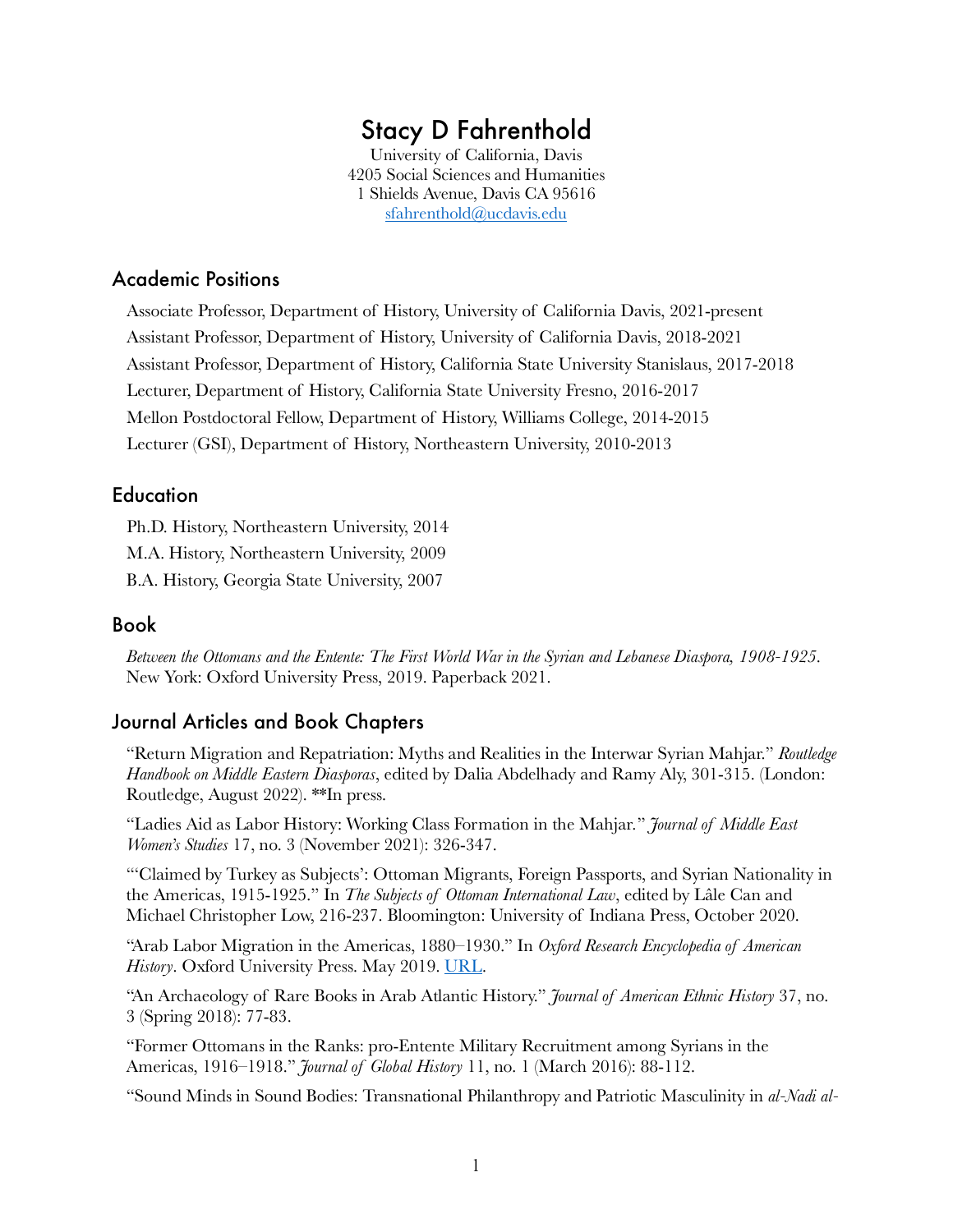*Homsi* (the Homs Club) and Syrian Brazil, 1920–1932." *International Journal of Middle East Studies* 46, no. 2 (May 2014): 259-283.

"Transnational Modes and Media: the Syrian Press in the Mahjar and Emigrant Activism during World War I." *Mashriq & Mahjar: Journal of Middle East Migration Studies* 1, no. 1 (Feb 2013): 32-57.

"The Syrian and Lebanese American Federation: a Case for Connection." In *Connections and Ruptures: America and the Middle East*, edited by Robert Myers, 273-288. Beirut: American University of Beirut Press, 2011.

"Mother Syria and Syrian Motherhood: Imagining Mahjar Nationality between Ideal and Real." *Zaytoon Graduate Student Journal* 1 (Spring 2009): 5-16.

# Sourcebook Entries

Entries in *Cultural Exchange in a Time of Global Conflict: Colonials, Neutrals, and Belligerents during the First World War* sourcebook, King's College London. 2016.

"Photograph of an Arab American intelligence officer." URL.

"Letter by an Arab American soldier writing home." URL.

# Fellowships and Awards

#### *Academic Awards*

Arab American Book Award, Evelyn Shakir Award for Nonfiction, for *Between the Ottomans and the Entente*, Arab American National Museum (Dearborn, MI), 2020

Honorable Mention, Lebanese Studies Association Book Prize, for *Between the Ottomans and the Entente*, 2020

Khayrallah Prize in Migration Studies, for *Between the Ottomans and the Entente*, Khayrallah Center for Lebanese Diaspora Studies (Raleigh, NC), 2019

Syrian Studies Association Book Prize, for *Between the Ottomans and the Entente*, 2019

#### *Select Fellowships and Grants*

National Endowment for the Humanities Fellowship, 2021-2022

UC Davis Humanities Institute (DHI) Faculty Research Fellowship, 2021

National Endowment for the Humanities Summer Seminar Grant, "World War I in the Middle East," Georgetown University, 2014

American Council of Learned Societies/Andrew Mellon Dissertation Completion Fellowship, 2013-2014

# Books Reviewed

Review of *When the War Came Home: The Ottomans' Great War and the Devastation of an Empire*, by Yiğit Akın. *Journal of the Ottoman and Turkish Studies Association* 7, no. 2 (Winter 2020): 264-267.

Review of *Arab Routes: Syrian Pathways to California,* by Sarah M. A. Gualtieri. *Arab Studies Journal* 28, no. 2 (Fall 2020): 153-157.

Review of *The War with the Ottoman Empire*, by Jeffrey Grey. *International Journal of Turkish Studies* 23, no. 1/2 (2017): 126-128.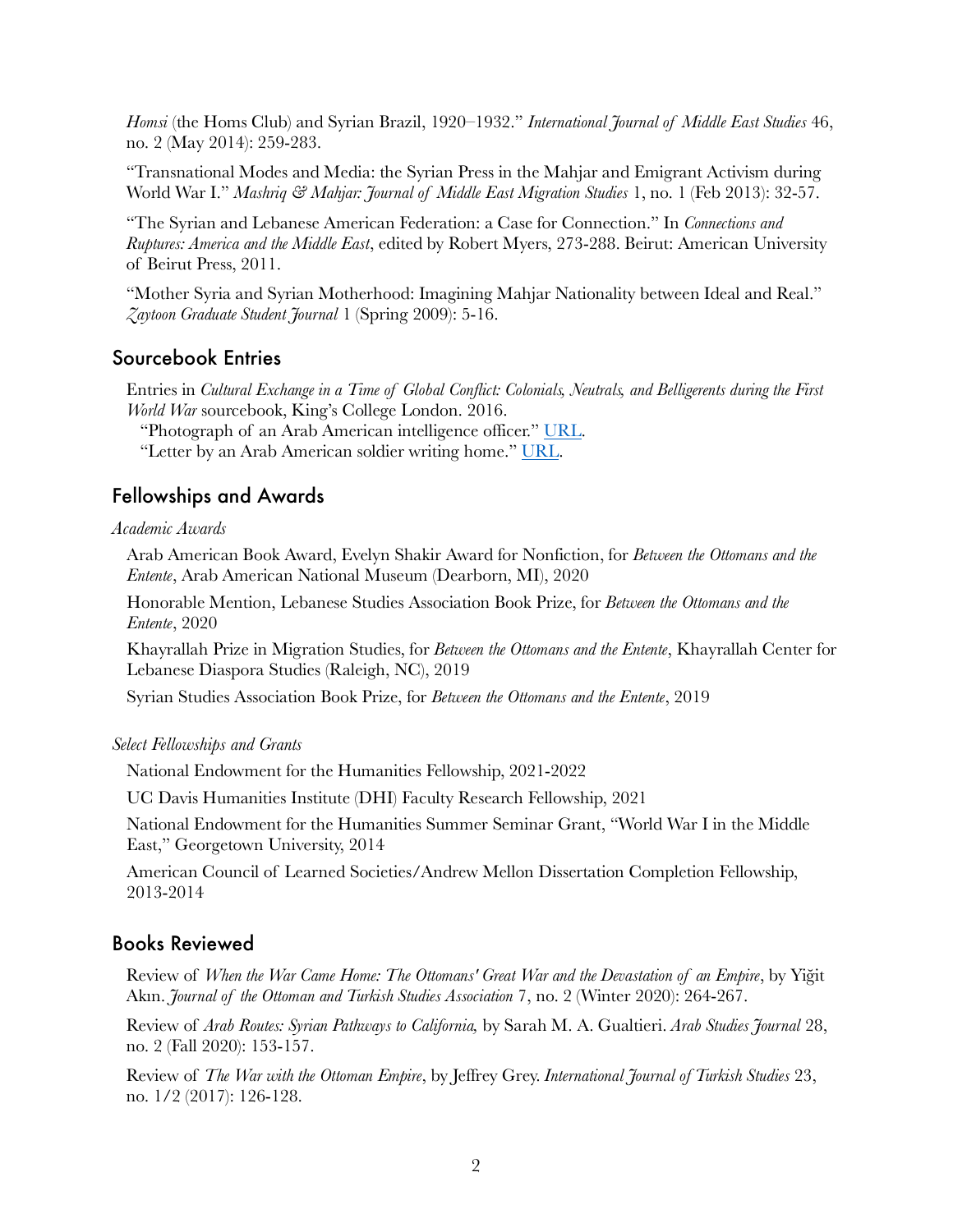Review of *Crescent Over Another Horizon: Islam in Latin America, the Caribbean, and Latino USA,* edited by María Narbona, Paulo Pinto, and John Karam. *Journal of American Ethnic History* 36, no. 4 (Fall 2017): 100-102.

Review of *Displacement and Dispossession in the Modern Middle East*, by Dawn Chatty. *Syrian Studies Association Bulletin* 16, no. 2 (Fall 2011).

# Recent Lectures, Workshops, and Presentations

## *Invited lectures*

"Unmentionables: Smuggling and the Syrian Lace Trade in the Borderlands," Newberry Library Seminar in Borderlands and Latino/a Studies, Chicago, 29 April 2022.

"Syrians at the Border: Comparative Smuggling Economies Using Bureau of Investigation Crossing Cards," UC Davis Global Migration Center, 11 March 2020.

"Migration and the Druze in America," American Druze Foundation and Georgetown University Center for Contemporary Arab Studies, Los Angeles, 29 February 2020.

"Ladies Aid as Labor History: Working Class Formation in the Interwar Syrian American Mahjar," Massachusetts Historical Society, Boston, 15 October 2019.

Ottoman and Syrian Migration to the Americas roundtable (with Steven Hyland), New York University Center for Ottoman and Turkish Studies, 16 September 2019.

"Gender and Movement in Late Ottoman Contexts: Syrian Factory Women in Diaspora," University of Copenhagen, 6 December 2018.

## *Workshops organized*

"New Perspectives on Middle East Migrations," multidisciplinary workshop in migration studies, Khayrallah Center for Lebanese Diaspora Studies, February 18-20, 2022.

"Arab American Studies Association, Interrupted," virtual workshop on research, pedagogy, and public advocacy in Arab American studies, April 9-16, 2021.

#### *Paper presentations*

"Border Anxieties: Middle Eastern merchants and the textile trade in the U.S.-Mexico Borderlands," Latin American Studies Association annual meeting, 19-21 May 2021.—Held virtually/COVID19.

"Prayer Rugs in the Desert: Muslim migrants in U.S.-Mexico borderlands," Middle East Studies Association Annual Meeting, 16 November 2019.

"Tyranny and Freedom, Darkness and Light: rewriting Ottoman history from the Arab Mahjar," at The Early Modern Christian Cultural and Literary Heritage in the Eyes of Nahḍa Scholars Workshop, University of Oxford, 26-27 June 2019.

"Many Diasporas, One Valley: Middle Eastern refugee resettlement and the politics of community in California's central valley," American Historical Association Annual Meeting, 3-6 January 2019.

"Claimed by Turkey as subjects? The Ottoman Arab diaspora, foreign passports, and contested repatriation rights at the close of empire, 1918-1925," The Last Ottoman Generation and Interwar Europe, University of Copenhagen, 5-6 December 2018.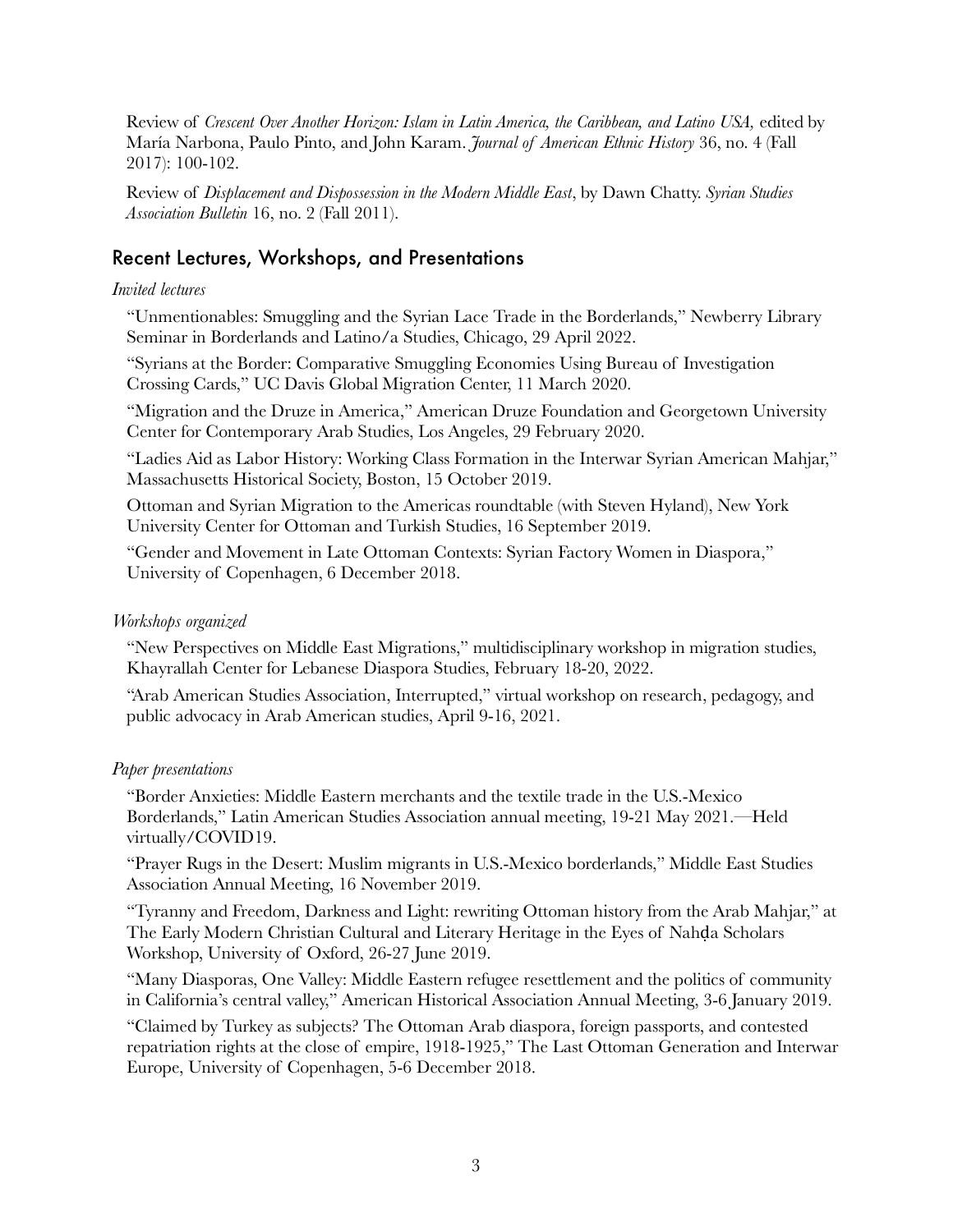# Current Teaching

*Courses Taught*

#### **University of California Davis** 2018-present

| History 19               | Introduction to Global Migration                        |
|--------------------------|---------------------------------------------------------|
| History 102x             | Comparative Bans and Border Walls                       |
| History 110w             | Partition! When Borders Cross Us                        |
| History 110w             | Global Migration History                                |
| History 114              | Comparative Histories of Partition                      |
| History 193a             | History of the Modern Middle East, 1750-1914            |
| History 193b             | History of the Modern Middle East from 1914             |
| <b>ME/SA 180</b>         | Migrants and Refugees in the Middle East and South Asia |
| History $203(a/b/c)$     | Second Year Graduate Research Seminar                   |
| History 201 <sub>w</sub> | Advanced Topics: Global Migration History               |
|                          |                                                         |

# Current Academic Service

#### *Editorships and Advisory Boards*

Journal Editor, *Mashriq & Mahjar: Journal of Middle Eastern and North African Migration Studies* (with Akram Fouad Khater and Andrew Arsan), 2020-present

Book Series Editor, "Refugees and Migrants within the Middle East" at American University of Cairo Press (with Dawn Chatty and Annika Rabo), 2020-present

Book Series Advisory Board, "Migrations in History" at De Gruyter Press, 2021-present

*Disciplinary Sectional Work*

Program Committee, Immigration and Ethnic History Society (at Organization of American Historians), 2021-23

Member at Large, Arab American Studies Association (elected), 2020-22

Treasurer, Lebanese Studies Association (elected), 2018-22

# Select Broadcast, Print, Electronic Media

"Finding fraternity thousands of miles from home, in Syrian São Paulo," *Syria Untold,* February 25, 2022. <u>URL</u>.

"American historian Stacy Fahrenthold: Arab emigrants played a role in demanding independence," interview with Othman Amghour for *al-Jazeera Culture,* February 22, 2021. URL.

"Teaching Arab American History through Digital Collections: Agenda for a Plague Year," *Immigration and Ethnic History Society Newsletter,* December 2020. URL.

New Books Out Now interview with *Jadaliyya,* August 13, 2019. URL.

New Books Network interview*,* June 18, 2019. URL.

"Essential Readings: Emigration from the Levant, 1870-1930: a Primer in Mahjar Studies," *Jadaliyya*, April 30, 2019. URL.

"A Little Advice: Syrian American Advice Booklets as Knowledge Production," *Migrant Knowledge,*  March 27, 2019. URL.